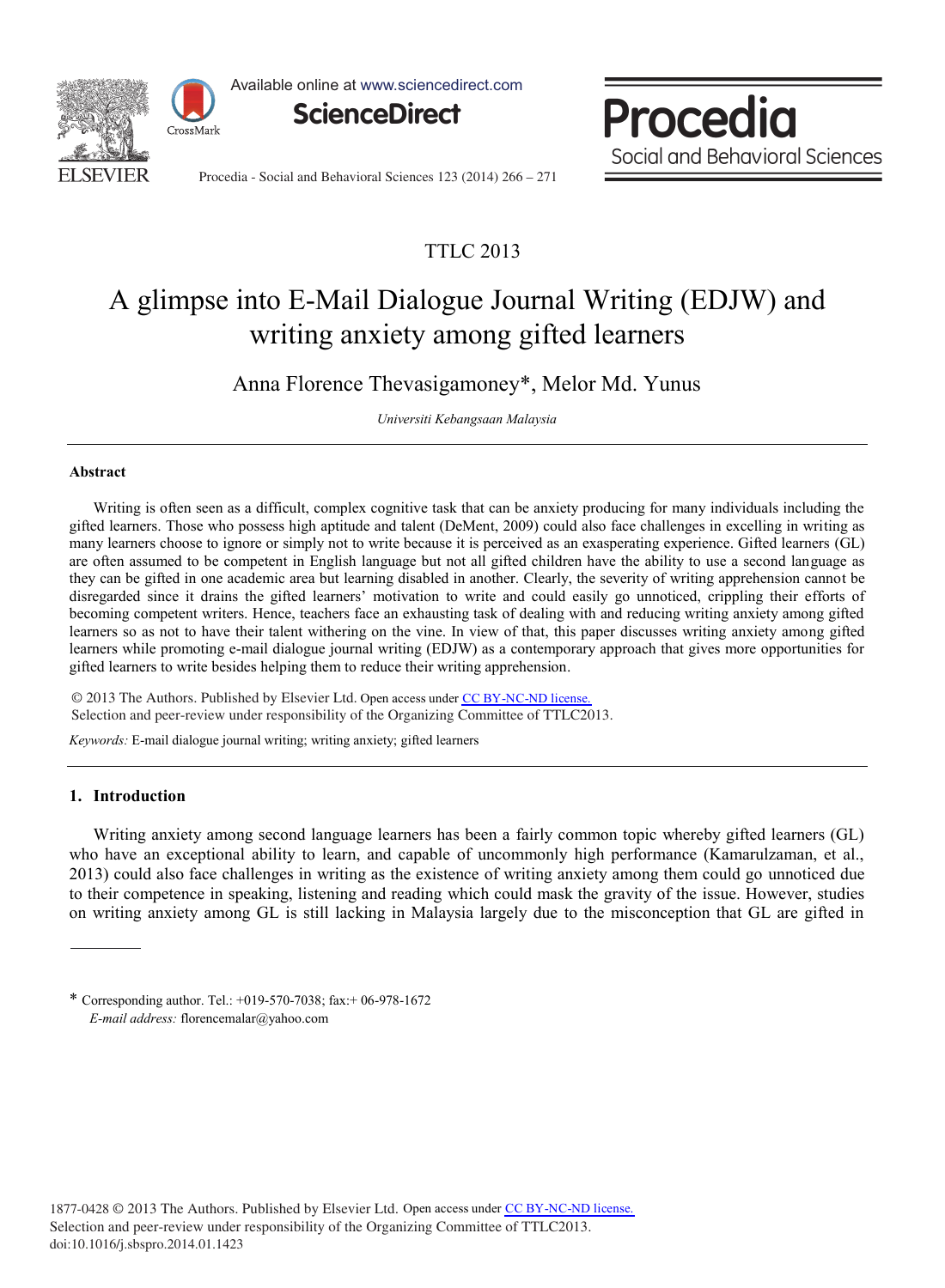every academic area. Hence, the current study attempts to fill the gap by looking at the aforementioned issue and incorporating technology through the use of e-mail as a medium for journal writing. It is also hoped that the present findings would assist educators to assuage writing anxiety among GL and use e-mail dialogue journal writing (EDJW) as a tool for that means.

#### **2. Background**

Dialogue journals, also known as interactive journals are a way for the teacher and students to interact in writing, on an individual basis that allows students to freely express their opinions in a non-threatening environment (Morrell, 2010). Today, the growing use of technology enables e-mail as a medium of communication between a teacher and learners by successfully integrating technology and the idea of expressing opinions through dialogue journals.

A clear benefit of dialogue journal writing (DJW) is the theory of journaling which usually advises against error correction as it is a form of free writing; a way of getting students to write more, to write for an authentic purpose (write to communicate), and to write in a low-anxiety environment (Walter-Echols, 2008). Liao & Wong (2010) stressed that creating a writing context which is anxiety-free may encourage learners' willingness to explore their thinking and express their ideas. It is essential to provide gifted students with an environment where risk-taking is tolerated, ideas are cherished and encouraged (irrespective of conformity) and where independence, creativity and autonomy are the norm (Watters & Diezmann, 2003). Thus, journals offer students the opportunity to explore and express their thoughts and ideas uninhibited by the constraining rules of language.

Today, EDJW, an extension of DJW is becoming fast accepted as a medium to promote writing. Shanmuganathan (2001) stated that e-journaling allows students to communicate with their teacher in English without much pressure and at a relaxed pace. This non-threatening environment enables learners including the GL to feel less repressed to express themselves which in turn helps to ease their writing anxiety. Nonetheless, the teachers of the gifted have the responsibility to provide opportunities for their students to develop their skills in a way that challenges and motivates them to learn (Atwell, 2008) and EDJW is highly recommended for that purpose.

### **3. Literature Review**

#### *3.1. Anxiety and gifted learners*

Writing apprehension cannot be seen lightly as it can be devastating to any learner and more so for the GL. Onwuegbuzie (1980) in Atkinson (2011) estimates that 10-25% of all people experience writing apprehension to some degree. Many people, who are good learners in other subject areas, can experience anxiety when learning a second language (Conway, 2007) and it was believed that the GL of PERMATApintar National Gifted Center (PpNGC) experienced certain level of language anxiety despite their good performance in tests (Kamarulzaman, et al., 2013). According to Yamat, et al. (2009), some tend to assume that they must be competent in English language as the language is often associated with being gifted and its role as the language of knowledge but this is a notion that must be proven as not all GL have the ability to use a second language, because one would think in a language they are comfortable. Children can even be gifted in one academic area and learning disabled in another. Thus, abilities can be independent of one another (Winner, 1996) whereby GL may perform at an average level in some academic domain (Winner, 2000).

Yamat, et al. (2009) also pointed out an example in UKM1 and UKM2 Test for the PpNGC where only 31 out of 405 gifted children (7.6%) answered questions fully in English (they were allowed to answer in Malay or English), an indication that many gifted children are more comfortable using their native language. This may be used to reject the notion that GL are sure to have the language capability in a second language. Moreover, GL with writing anxiety may pose a bigger challenge as they may be considered to be excellent in other language skills but not writing. Hence, teachers face an exhausting task of dealing with and reducing the writing anxiety among the GL so as not to have their talent withering on the vine.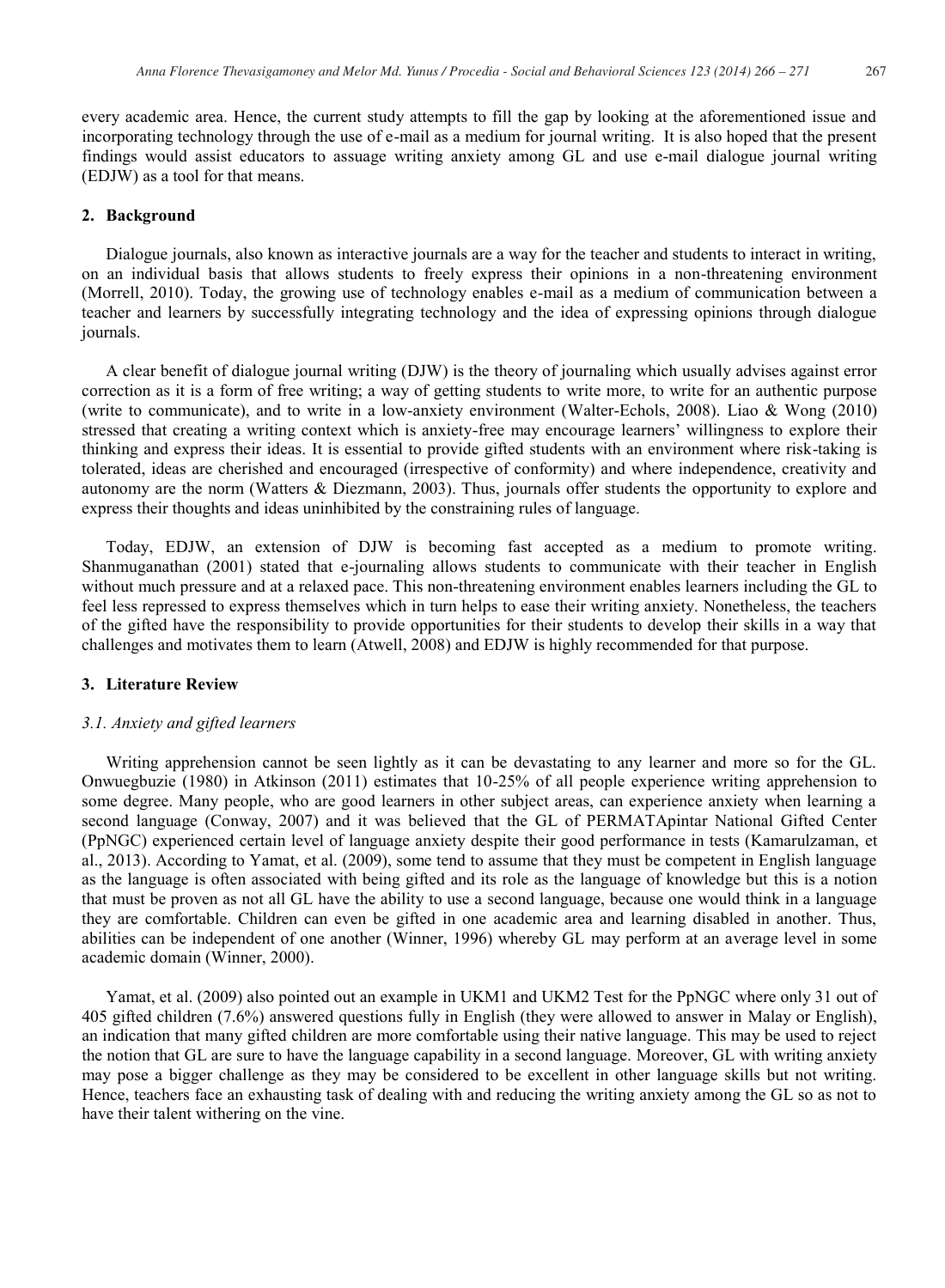Not only that, writing demands a great deal of skills and conventions such as writing readiness and grammatical rules for the students to become proficient and effective writers. This highly demanding process of writing requires a number of skills and conventions like organization in the development of ideas and information; a high degree of accuracy in choosing the right words so there is no ambiguity of meaning and also the right use of grammatical devices to focus and emphasize ideas (Nik, et al., 2010). It is more complex in L2 contexts where learners write in language systems that may be completely different from their first language systems. As for the current study, GL who are learning English as their L2 may also face the aforementioned difficulties as they may be familiar with the L1 language system but not L2 which could be incapacitating their ability to write without feeling fretful about the task.

In fact, within the local context, Kamarulzaman, et al. (2013) explored GLs' English language anxiety in ESL setting in PpNGC, Universiti Kebangsaan Malaysia (UKM), Malaysia and found that GL have a certain level of language anxiety in the English language setting and language anxiety negatively correlates with GLs' English language performance. It was also emphasized that GL have the potential to develop their language proficiency in an appropriate language learning condition tailored according to their preference mode of learning but simultaneously allows supervision for teachers in guiding throughout the program. Thus, EDJW can potentially be a new, challenging task that propounds not only independence in deciding the topic but also the maximum length of each entry as EDJW thrives on the learner's freedom to express his opinions and navigate his learning process without feeling the need to conform to a traditional writing class whereby the topic is assigned and teacher decides the technicalities of the task.

Nonetheless, this study did not look at writing anxiety specifically so, it is apparent that there is a need for the current study so that the GLs' writing apprehension may be addressed and in turn abridged. Therefore, the gap in the research done on GL and their writing anxiety (beginning from the local context) should be filled as Smith (1997) aptly mentioned that a teacher's ignorance and avoidance of writing anxiety can only further hinder their students from improving their writing and this can be certainly true in the case of GL.

#### *3.2. Theory*

### x Affective Filter Hypothesis

Krashen's affective filter hypothesis (1985) suggests that language learners might be distracted by emotional factors in language learning process (Lin, 2008) which acts as a filter either permitting or preventing input that is necessary for language acquisition (Cote, 2004). He has further claimed that the best acquisition will occur in environments where anxiety is low and defensiveness absent, or, in Krashen's terms, in contexts where the "affective filter" is low (Brown, 2000, p. 279) since environment as a nurturing tool plays a crucial role in the development of giftedness to become a distinguished talent (Al-Shabatat, et al., 2003).

Furthermore, Krashen also argued that people acquire second languages only if they obtain comprehensible input and if their affective filters are low enough to allow the input 'in' and in his theory, affect includes motivation, attitude, anxiety, and self-confidence (Gass & Selinker, 2001 in Cote, 2004; Du, 2009). This means, if the affective filters are not lowered enough or are high, language input could not be accepted by the learner even if the learner is gifted. Additionally, Lin (2008) pointed out Krashen's view that states negative emotions are formed through the passive moods, including low motivation, low self-esteem, and debilitating anxiety. In certain cases, the individual may be proficient but the situation may be a fertile ground for feelings of apprehension especially when there is trepidation of negative evaluation which Vielhaber (1983) view as a characteristic of writing anxiety. Hence, this theory acknowledges the role of DJW as a motivational method of learning (Foroutan & Noordin, 2012) which could be extended to EDJW as it is able to lower learners' affective filter without negative evaluation.

#### *3.3. Research Questions*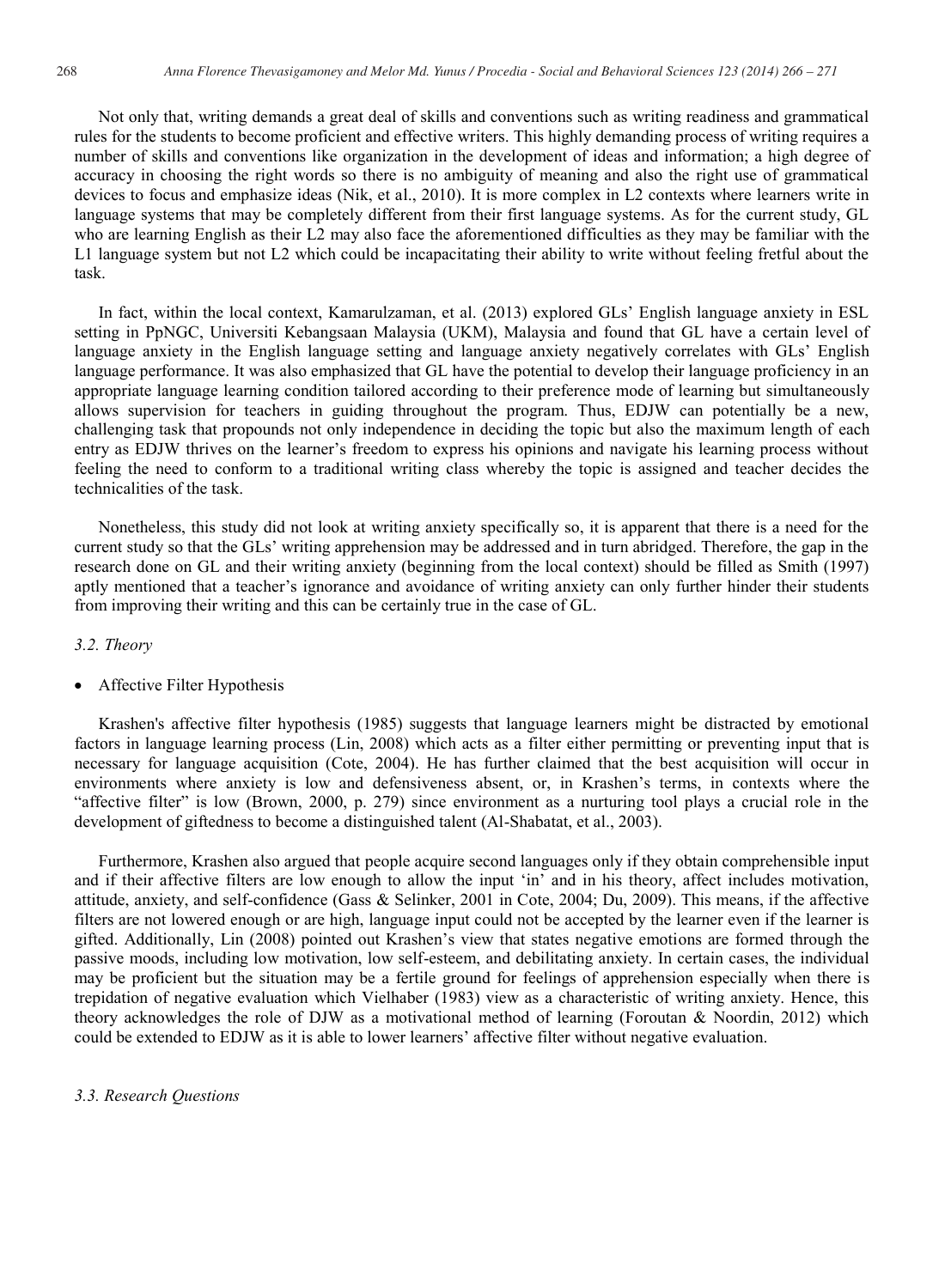The present study aims to find out if EDJW could minimize the writing anxiety among GL specifically by addressing the following questions:

- To what extend do the GL in the PERMATApintar National Gifted Center (PpNGC) have writing anxiety?
- Is there any significant difference in the GLs' pre and posttest mean scores in writing anxiety level after using EDJW?

### **4. Method**

An intact class of 16 GL was chosen because of the familiarity with the teacher and their access to internet in the lab at PpNGC, UKM. The subjects were asked to fill in a demographic questionnaire to obtain information on gender, race and experience in using e-mail. Data were collected using the Second Language Writing Anxiety Inventory (SLWAI) adapted from Cheng (2004) which measures the degree of anxiety one experiences when writing in a second language through 22 items on a four-point Likert Scale, ranging from 'strongly agree' to 'strongly disagree' The Cronbach alpha coefficient reported by Cheng (2004) was .91 and it was .89 for the present study. The SLWAI was administered at the beginning and end of the study and paired sample t-test was run to find out the differences between the anxiety levels.

The SLWAI was administered to find out the level of anxiety and the scores were grouped into low-anxious (LA), average-anxious (AA) and high-anxious (HA) based on Atay & Kurt (2006). Then, a pre-test was given whereby the subjects were asked to choose a topic from a list of five topics given and write a composition of about 350 words. After which, the process of writing EDJ for 14 weeks begun with a short briefing given and each subject is required to write at least one entry per week. It was not obligatory for them to write based on the topics given as they are free to choose to write about any topic of interest or continue writing about the same topic from their previous entry. After the treatment is completed, the subjects were given a writing test as a post test and SLWAI was again administered to collect the post test data.

## **5. Results**

As suggested by Atay & Kurt (2006), the subjects were divided into groups whereby those whose mean scores obtained were equal or smaller than 58 were considered as low-anxious (LA); those with the mean scores more than 83 were categorized as high-anxious (HA), and those between 58 and 83 were labeled as average anxious (AA) in writing. Table 1 shows the subjects' level of anxiety in pre-SLWAI and post-SLWAI. Out of 16 subjects for the pre-SLWAI; 7 (43.8%), 9 (56.3%) and none were labeled as LA, AA and HA respectively while for the post-SLWAI, 9 (56.3%), 7 (43.8%) and none were categorized as LA, AA and HA respectively. Comparing the frequency of participants in the pre and post-SLWAI, it was clear that the number of LA and AA subjects have changed from pre to post-SLWAI.

| Table 1. Frequency of subjects in anxiety levels |           |            |  |  |  |
|--------------------------------------------------|-----------|------------|--|--|--|
|                                                  | Pre-SLWAI | Post-SLWAI |  |  |  |
| Low Anxious (LA)                                 |           |            |  |  |  |
| Average Anxious (AA)                             |           |            |  |  |  |
| High Anxious (HA)                                |           |            |  |  |  |

The results obtained from the paired sample t-test (Table 2) showed the mean score for the pre-SLWAI was 61.06 and the standard deviation was 10.37 while the mean score for the post-SLWAI was 58.56 and the standard deviation was 10.39. When *Sig*. value (.000) was compared with alpha (.05), it was obvious that there was a significant difference [t (16) = 9.682, p<0.05] between the pre and post-SLWAI mean scores. The decrease in the mean scores obtained indicated that the level of anxiety had been lessened.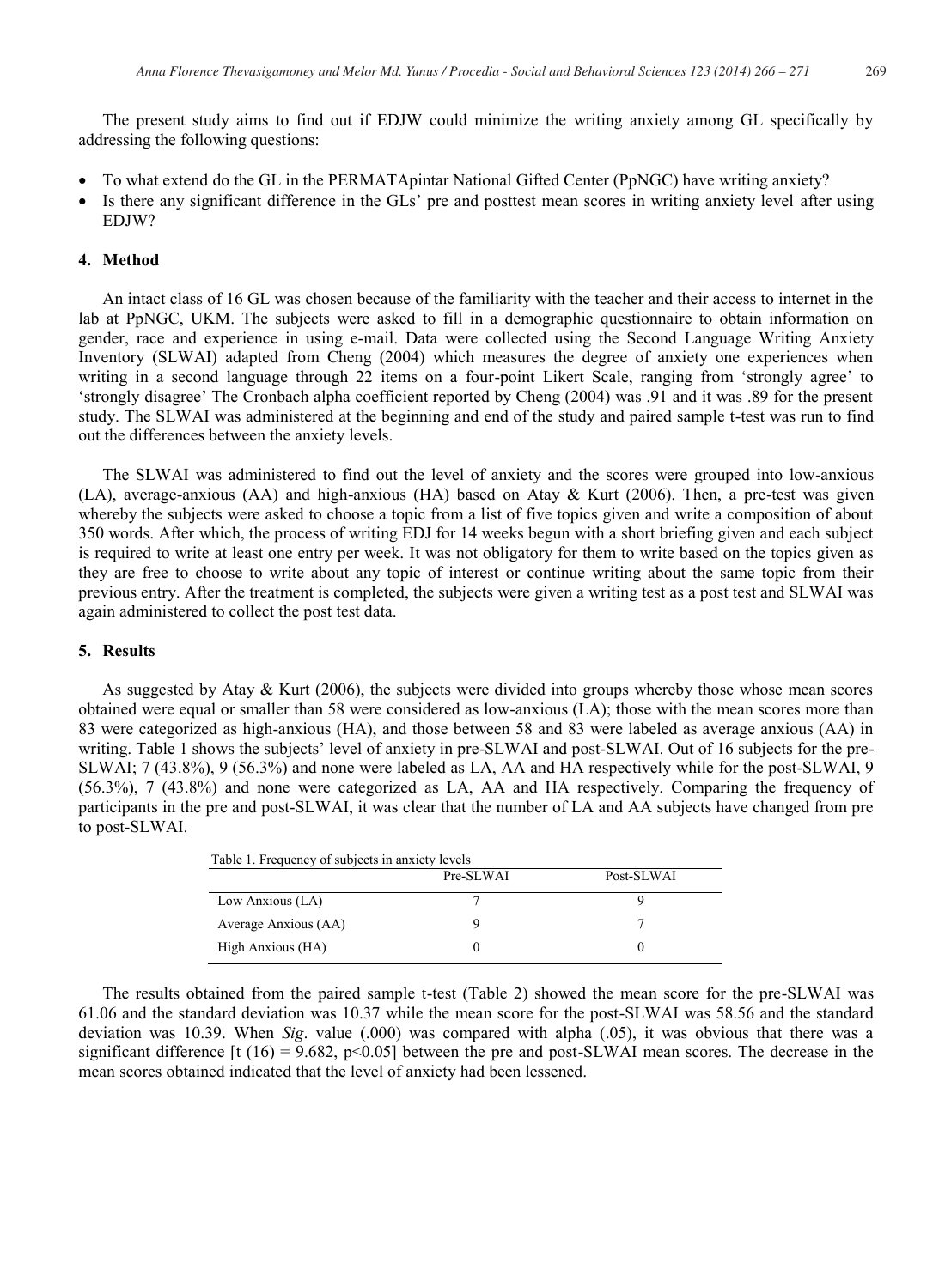|      | Table 2. Comparing pre and post anxiety level |       |       |      |  |
|------|-----------------------------------------------|-------|-------|------|--|
|      | Mean                                          | SD    |       | D.   |  |
| Pre  | 61.06                                         | 10.37 | 9.682 | .000 |  |
| Post | 58.56                                         | 10.39 |       |      |  |

# **6. Discussion**

The present study found that the GL of PpNGC had a certain level of writing anxiety. It is revealed that the majority of the subjects in the pre-SLWAI (f=9) were average level and the rest (f=7) were at low level while the frequency of the subjects in the post-SLWAI for average was  $(f=7)$  and low level was  $(f=9)$ . Nonetheless, there were no subjects categorized as high anxious in both the pre and post-SLWAI. When the frequencies were compared, it was clear that the number of average anxious (AA) subjects were reduced while the subjects with low anxiety (LA) were increased. The current finding is supported by Kamarulzaman, et al. (2013) whereby it was pointed out that gifted students are not necessarily well-versed in all fields; and it should be noted that they have hidden learning disabilities that may go unnoticed due to their compensation ability. Thus, it is evident that the GL in PpNGC do have writing anxiety to a particular level although they are not categorized as highly anxious.

Furthermore, comparing the mean scores for the pre and post-SLWAI showed that there was a significant difference and the means have decreased, an indication that writing anxiety among GL have reduced after the treatment, EDJW. It is in line with the findings of Foroutan & Noordin (2012) which showed that the e-mail group's writing anxiety has been alleviated greater than their counterparts in the conventional group. Kupelian (2001) in Foroutan & Noordin (2012) postulated that e-mail's delay system reduces anxiety higher than other forms of communication while Dillon (2011) underlined that digital writing in email form is advantageous over face-to-face methods when employed to gifted young adolescents who may be reluctant to disclose information within schoolbased settings. Moreover, Shanmuganathan (2001) concur that this is mainly due to the role of e-mail that helps create a comfortable and relaxed learning environment where writing apprehension is reduced tremendously.

#### **7. Conclusion**

Writing anxiety can be detrimental especially to GL as they are able to mask it under layers of other superior abilities. Although they may not be highly anxious but if left unnoticed or unaddressed, it could certainly snowball into a lack of ability to express themselves clearly. Based on the findings of the current study, the notion that GL are exceptional in all the skills should be revisited as they may very well be lacking in certain skills.

Not only that, the use of technology in the gifted classroom is imperative (Atwell, 2008) whereby incorporation of instruction that uses the computer and other technology as a mind tool is essential in gifted education (Sheffield, 2007). This is possible through EDJW, a tool to alleviate writing anxiety and to promote writing skills among GL who may feel less enthusiastic about writing. Perhaps teachers need to think of in terms of encouraging tomorrow's minds rather than yesterday's minds (Labuda, 1974) and promoting EDJW to reduce writing anxiety is indeed stepping into what the future holds for the gifted learners.

#### **References**

- Al-Shabatat, A. M., Abbas, M. & Ismail, H. N. 2003. The Direct and Indirect Effects of Environmental Factors on Nurturing Intellectual Giftedness. *International Journal of Special Education Vol 24 No 3 20*. http://eric.ed.gov/PDFS/EJ877944.pdf
- Atay, D. & Kurt, G. 2006. Prospective Teachers and L2 Writing Anxiety. *Asian EFL Journal Vol. 8, No. 4.* http://asian-efljournal.com/December\_2006\_EBook.pdf#page=100
- Atkinson, P.B. 2011. Exploring Correlations between Writing Apprehension, Academic Rational Beliefs, and Stress and Coping behaviors in College Students. *Proceedings of the NewYork State Communication Association*: Vol. 2010, Article 1. http://docs.rwu.edu/nycsaproceedings/vol2010/iss1/1
- Atwell, L. 2008. Technology in the Gifted Classroom. http://www2.muw.edu/~aatwell/PORTFOLIO/paper.doc

Brown, H. D. 2000. Principles of Language Learning & Teaching (4<sup>th</sup> Ed). New York: Addison Wesley Longman, Inc. Cheng, Y. S. 2004. A measure of second language writing anxiety: Scale development and preliminary validation. *Journal of Second Language Writing 13* (2004) 313–335. http://www.bwgriffin.com/gsu/courses/edur9131/content/5\_FA\_anxiety\_somatic(body)\_c ognitive.pdf